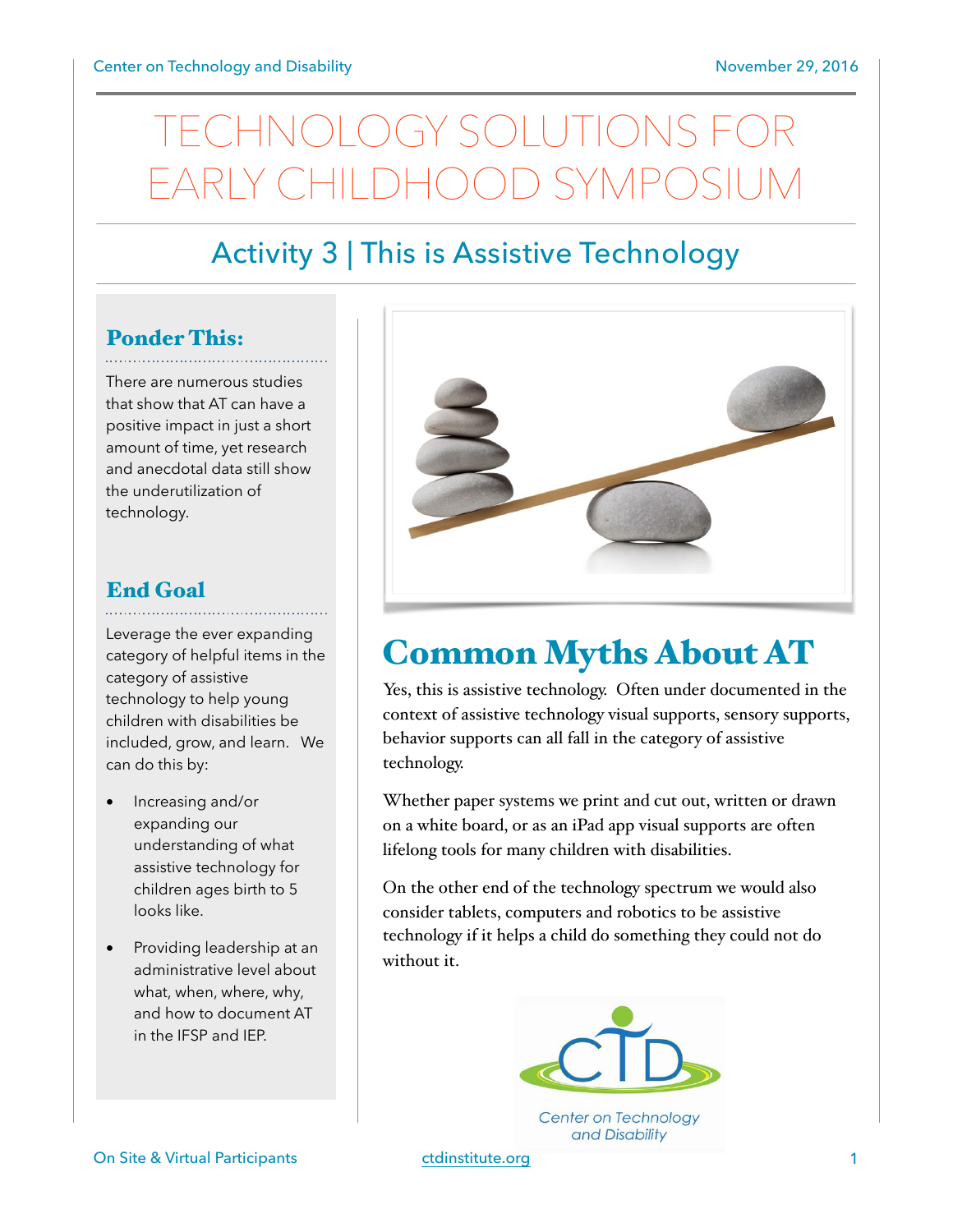#### Center on Technology and Disability November 29, 2016



### Key Take Aways

- Assistive Technology is represented by a range of items including low, mid, and high tech.
- Visual strategies and sensory supports are assistive technology.
- The answer about whether or not something is assistive technology is "It depends." It depends on if it meets a need and if without it the child is limited in their ability to do something.

#### Assistive Technology Resources

Let's Participate Project

letsparticipate.org

Technology to Improve Kids' Educational Success TIKES

pacer.org/stc/TIKES

Wee AT

tinyurl.com/DEWeeAT

Center on Technology and **Disability** 

ctdinstitute.org

### *Activity: This is Assistive Technology*

You each have a key chain of items considered assistive technology. Use the pictures and the text behind each picture to engage in a conversation about the current state of assistive technology and what the future promises.

Use the pictures attached to the electronic version of this document to print your own activity and engage your peers in a conversation about what is and is not considered assistive technology.

The possibilities of the future are endless. According the IDEA the definition of assistive technology indicates that it can by **anything** whether purchased, modified, or made that helps someone do something they otherwise could not do. This makes the definition of assistive technology very broad. The important questions to ask are how does this help a child with a disability and what makes it more than just a nice thing to have?

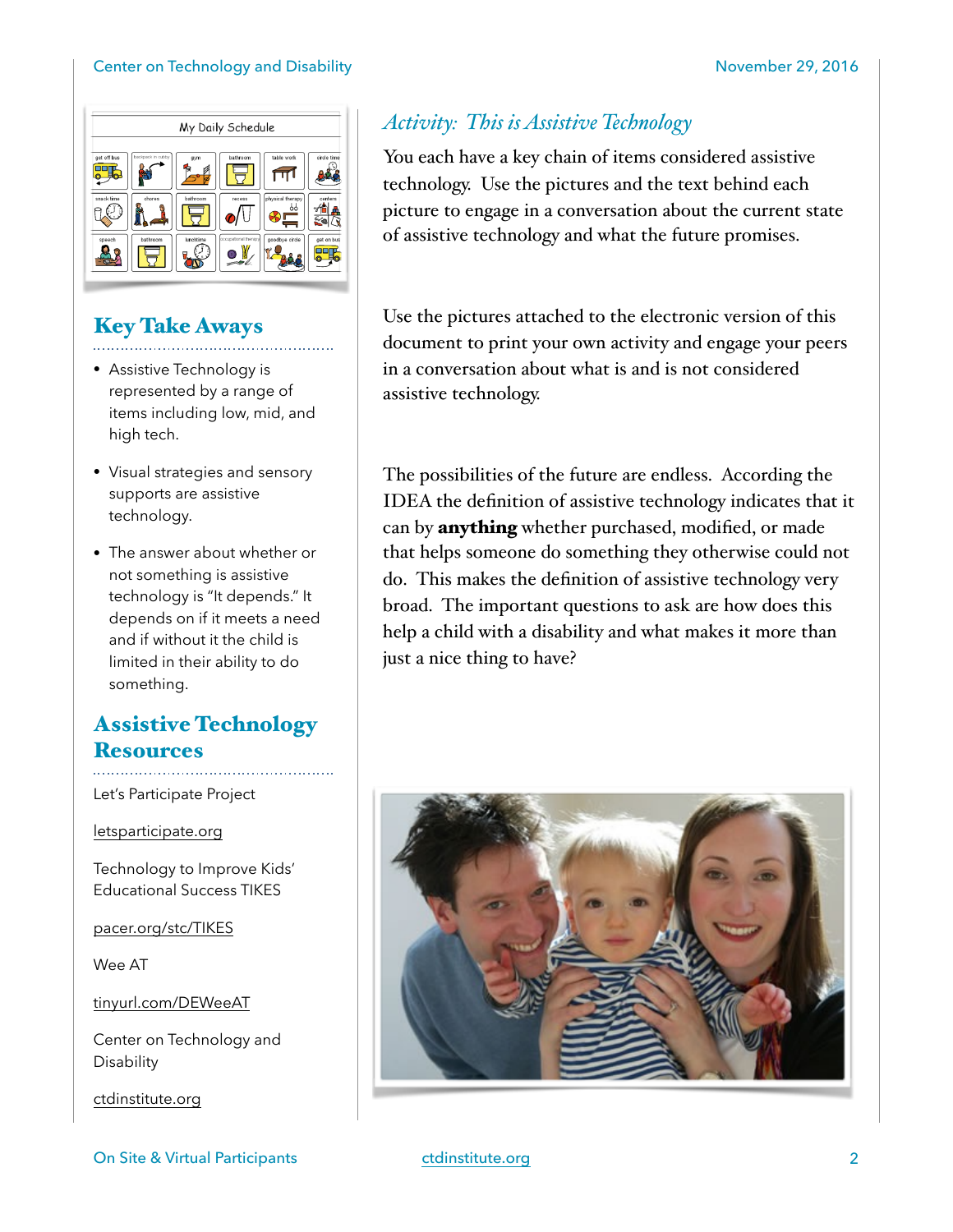| This is Assistive Technology                                                                                                                                                                                                                                                                                                                                                                                                                                                                                                                       | This is Assistive Technology               | This is Assistive Technology        |
|----------------------------------------------------------------------------------------------------------------------------------------------------------------------------------------------------------------------------------------------------------------------------------------------------------------------------------------------------------------------------------------------------------------------------------------------------------------------------------------------------------------------------------------------------|--------------------------------------------|-------------------------------------|
| My Daily Schedule<br>table worl<br>circle time<br>ed.<br>罗<br>ৰ্লি<br>ਚ<br>$\begin{picture}(20,5) \put(0,0) {\line(1,0){15}} \put(15,0) {\line(1,0){15}} \put(15,0) {\line(1,0){15}} \put(15,0) {\line(1,0){15}} \put(15,0) {\line(1,0){15}} \put(15,0) {\line(1,0){15}} \put(15,0) {\line(1,0){15}} \put(15,0) {\line(1,0){15}} \put(15,0) {\line(1,0){15}} \put(15,0) {\line(1,0){15}} \put(15,0) {\line(1,0){15}} \put(15,0) {\line(1,$<br>编员<br>LO<br>$\bullet$<br>导<br>i.<br>get on bus<br><b>B</b><br>$\mathbb{Z}$<br>霉<br>-38<br>Trage<br>叧 |                                            |                                     |
| <b>Visual Schedule</b>                                                                                                                                                                                                                                                                                                                                                                                                                                                                                                                             | <b>VGo Telepresence Robot</b>              | <b>Laundry Basket Tub</b>           |
| <b>This is Assistive Technology</b>                                                                                                                                                                                                                                                                                                                                                                                                                                                                                                                | <b>This is Assistive Technology</b>        | <b>This is Assistive Technology</b> |
| <b>Mobile Phones and Tablet</b><br><b>Technology</b>                                                                                                                                                                                                                                                                                                                                                                                                                                                                                               | <b>3D Printed Pencil Grips</b>             | <b>Vidget Chairs</b>                |
| This is Assistive Technology                                                                                                                                                                                                                                                                                                                                                                                                                                                                                                                       | This is Assistive Technology               | This is Assistive Technology        |
| <b>Snug Vest</b>                                                                                                                                                                                                                                                                                                                                                                                                                                                                                                                                   | ter.<br><b>Alternate Pencil (Keyboard)</b> | <b>Fidget - Tangle</b>              |